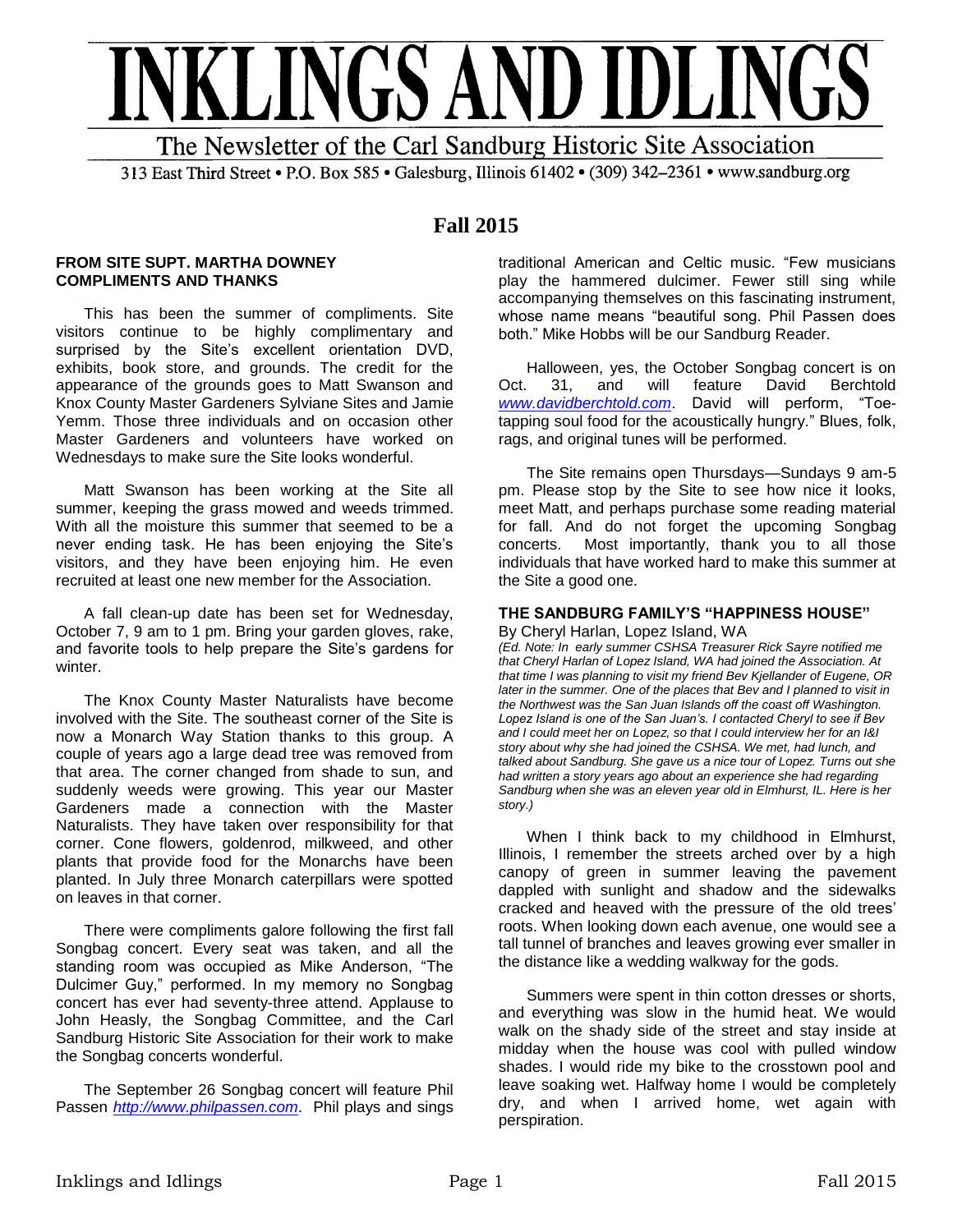Mom worked part-time at the local historical museum, a great stone mansion at the end of our block. I grew up absorbing the local history through my pores. My mother always spoke of the pioneer founders of our town in awed and reverent tones. Thomas Barbour Bryan, the "Father of Elmhurst," was best known for promoting the 1893 Chicago World's Fair. When I looked up at the old castlelike homes I could almost see the people who built them and call them by name.

My mother's grasp of local history gave me a deep feeling of community that I treasure now. Back then I believe that I cared only for riding my bike and daydreaming about horses. It didn't bother me that we lived in a shabby rental house or that I always wore handme-downs. It was only as I grew older that I began to notice the disparity between our lives and the rest of the mostly affluent inhabitants of our town.

The summer after sixth grade I had a best friend my own age. Katie and I were restless and bored in the summer heat. There were fewer trees and therefore less shade each year, and we woke most mornings to the distant buzz of chainsaws as more trees fell, giving their ancient and dignified lives to stop the blight of Dutch Elm Disease.

In a mood both restless and reckless one afternoon we took off to explore behind Katie's house. Small town blocks seemed bigger back then, and we had to scale her fence and fight through underbrush before finally emerging into open space. I have a vague memory of being told to stay in the yard, but after disregarding the fence, like a Narnian wardrobe, the yard seemed to go on forever.

Emerging from the brush, we found a little, abandoned barn, askew with age, with gaping gray boards. It was cool inside, and in this venerable place we lingered and talked of the future, the horses we would own, the boys we would marry, in just that order of importance. I longed to climb up to the loft, but the little barn seemed so careworn that even my young girl's weight might topple it down, so we left the loft alone with its burden of sun-streaked dust and tramped off in search of more evidence of human habitation, though the tall grass and overgrown bushes indicated that no one had lived there in some time.

Wading through the vegetation beyond the barn, we approached a small house. It seemed almost as old as the historic mansions of our town but very humble. It was a farmhouse style, and it looked as if it had once been painted pale yellow. Its outside walls were sloped with age. The house was hidden from the street by trees and hedges, and though we could hear the traffic on the main road, it seemed very far away. We were surrounded by an unreal quiet.

The house was very obviously unoccupied, so we unsuccessfully tried the locked back door, and as we turned away, spied the cellar doors. I remember them as the kind that angle against the side of the house, the kind that you fling up and open if you are trying to escape a tornado. One of the doors was flung back and splintered. The opening to the cellar was dark, cool, and frightening. It was irresistible to two eleven year olds.

I think that at this point all reason left us, and we descended into the cool darkness. I remember being afraid of the cellar, but when I saw the long narrow stairs leading up into the house, I truly felt drawn up them. We didn't speak but moved together up the stairs into the brightness above.

We stepped into an empty and neglected dining room. It was pleasantly cool in the house after the heat outside. There were many leaded glass windows, so that as the sunbeams coursed their way through the room, they seeded the torn, antique wallpaper with rainbows. The shadows from the trees outside erased and renewed the sunbeams again and again as the branches moved in the breeze. Particles of dust hung in the rays of light, their slow movement reflecting the feeling that time had slowed in this place until it hardly moved at all.

Katie left the room to explore further, but I could only stand there with held breath. I know it sounds foolish, but there was a presence in that room, and with it a feeling that in this place, at this moment, and at all other moments, everything was peaceful and content and right.

I don't remember what frightened us. Perhaps Katie stepped on a rotten board, or there was a noise from upstairs or outside that startled us. I do know that we skittered like rabbits down the stairs and out the open cellar door, laughing with exhilaration as we ran past the old barn. I looked back only once, and the abandoned house stood bathed in sunlight and shadow as if lost in its own memories of happier times.

Years later on the occasion of my first visit back home after moving away to Seattle, I opened a book my mother had brought home from the museum where she had advanced to the position of curator. The book was a history of our Elmhurst, and as I turned a page I found a picture of that same farmhouse. My eyes grew wide as I read the caption to the photo and found that it had been Carl Sandburg's home during the years when his children were growing up. His daughters had attended Hawthorne Elementary the same as I had. In the picture the house looked more well-cared for, more newly painted, but it stood with the same combination of humility and pride that I remembered, and it stood with a sort of pioneer grandeur that had been lost as Elmhurst had become an affluent suburb.

The Sandburg's had called it their Happiness House, because it was during this decade or so, from 1919 to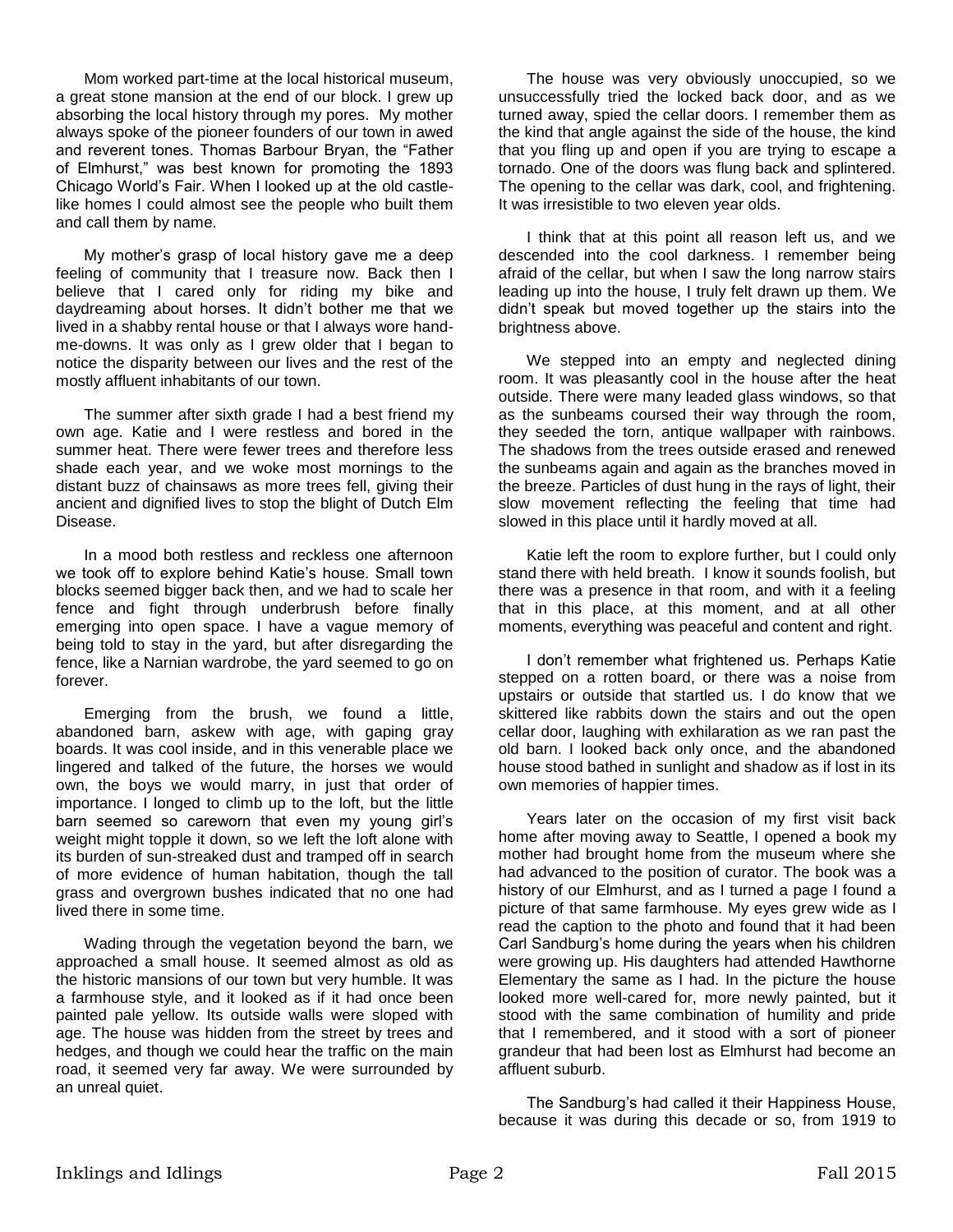1930 that Carl Sandburg's works began to be published in earnest. It was in this house, when his daughters Margaret, Janet, and Helga were young, that he wrote The *Rootabaga Stories* for them. It was during this decade that his two-volume *Abraham Lincoln: The Prairie Years* was published and also *The American Songbag*. Neighbors reported that they could hear his typewriter tapping away at all hours from that little barn out back. It was a place of dreaming, that barn. That same typewriter is on display at the Elmhurst Historical Museum today. All the while, he was working for the *Chicago Daily News*, taking the train into the city and strolling home down York Street under the same canopy of trees that later shaded my own walks.



Sandburg family's Happiness House, Elmhurst, IL. Thank you to Nancy Wilson, Elmhurst Historical Museum, for providing this photo & information for this story.

At eleven it never occurred to me how magical it was to be able to find such an oasis of untouched history at that point in time. Our town was growing. Distances were shrinking, so that we were becoming much less a small prairie town and more an extension of Chicago. Cul-desacs and apartment buildings were growing like weeds. It is amazing that we found overgrown trees and underbrush, much less an abandoned half-acre so close to the main road. In a year after our summer discovery, Sandburg's home, infuriatingly, had been demolished to make way for a parking lot.

In recording these memories I learned more about Carl Sandburg than I'd known previously. The result is that I respect him even more, and I have especially come to love his wife Paula. She stood by him when it seemed like his poet's dreams would never make a real living. She washed and hung clothes on the line in that yard. She leaned against the door jambs when she was tired and worried, when her children were sick, when her husband was late coming to bed because he was up writing. She listened to the train whistle heading west, approaching their house, bringing her husband home

from the city. I would love to have known both Paula and Carl Sandburg.

When Sandburg came to speak at the dedication of Carl Sandburg Junior High School in Elmhurst in1960, he included this statement in his remarks, "You may become the witnesses of the finest and brightest era known to mankind. The nations over the globe shall have music, music instead of murder. It is possible. That is my hope and prayer--for you and for the nation."

His old house would still have been standing upon the occasion of that visit, and I would dearly love to know if he took the time to go back and see it. A few years later two young girls waded through tall grass to explore the empty house, and shortly after that the demolition crews came.

It was the summer of 1964 when Katie and I found the house. A friend at the Elmhurst Historical Museum tells me that she believes the house was torn down in 1965. It's likely that my friend and I were the last people, other than the demolition crew, to walk those floors, look out those windows. One thing is certain to me--the overwhelming sense of home and comfort in that place resonated in me for years, even before I learned that it was the Sandburg family's Happiness House.



Two Northwest U.S. CSHSA Members. Cheryl Harlan, Lopez Island, WA in foreground & Bev Kjellander, Eugene, OR.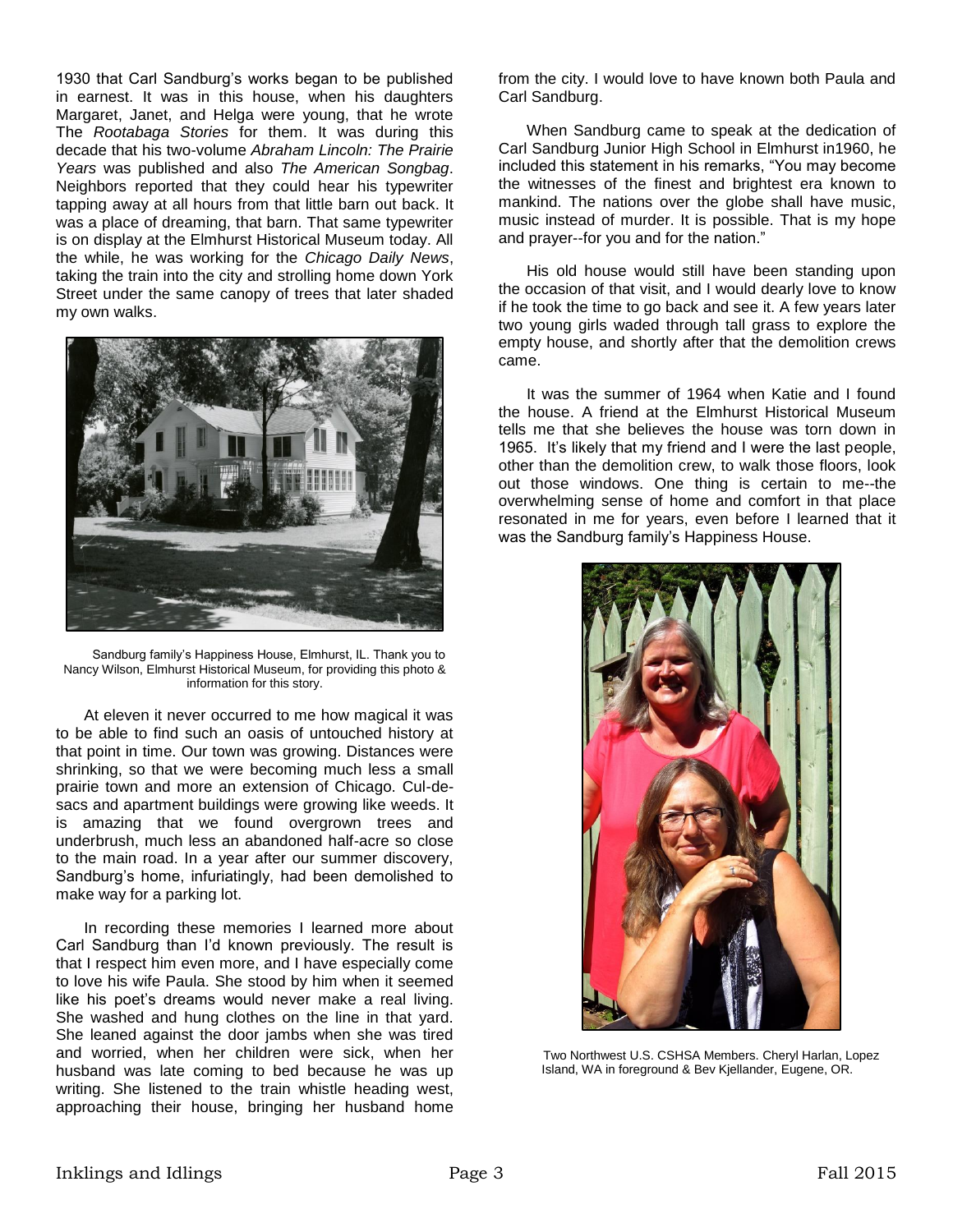# **CARL SANDBURG AND WORLD WAR I**

By Pierre Brackman, Lille, France

(*In the past few months several individuals from across the U.S. and Europe have submitted inquiries about Sandburg on our website sandburg.org. Webmaster Rick Sayre and other CSHSA members have communicated with them to answer their questions. The author of this story, twenty-nine year old Pierre Brackman of Lille, France, is one of the individuals who submitted inquiries. He is an English teacher. He wrote that he has a ''passion for American literature and even more particularly American poetry and the tradition of free verse. He received a scholarship from a partner of Fulbright France, studied for a year at Amherst College, Amherst, MA, and received a Master of Arts Degree in American Literature and Civilization. Pierre likes how Sandburg stood up for the little guy in his poetry and prose. He is interested in what Sandburg wrote about World War I, since his part of France and nearby Belgium saw heavy fighting and destruction during that war.*)

One of the subjects that Sandburg wrote about is World War I. As I live in a part of Europe that was directly affected by the war, I was particularly moved by his poems about the war, about the soldiers, and about the places struck by destruction.



Pierre Brackman, Lille, France

What particularly struck me is how Sandburg focused on people even when writing about war. In ''Killers'' Sandburg writes:

*Under the sun Are sixteen million men, Chosen for shining teeth, Sharp eyes, hard legs, And a running of young warm blood in their wrists.*

When he saw soldiers, Sandburg did not see men born to kill. He saw young men whose eyes had seen love, whose teeth shined when he smiled, whose life's blood coursed through his veins. Can't we read in Deuteronomy 12:23, ''blood is life''? I have the feeling that this sentence in the Bible is one of the sources that explains why blood is usually considered as a symbol of life. Mentioning that vital fluid, Sandburg reminds those who had forgotten it that these soldiers were not machines or lead soldiers. The war caused massive losses of human life.

Yet, in spite of the horror, Sandburg was able to see beauty and a glimmer of hope. In ''Among the Red Guns'' he wrote, ''After waking at dawn one morning when the wind sang low among dry leaves in an elm'' the melody of the wind could be heard and, among the guns, ''dreams go on.'' In this place of pain and tears, there is the soft sound of the wind, nature is still present and consequently, life. This continuation of life is a theme in

Sandburg's war poetry. When we drive through places that used to be battlefields, nature and life are now back.

The very moving ''Murmurings in a Field Hospital,'' the subtitle of which is ''They picked him up in the grass where he had lain two days in the rain with a piece of shrapnel in his lungs.'' tells of a young soldier's dreams of

- *A picture of a singing woman with blue eyes Standing at a fence of hollyhocks, poppies and sunflowers...*
- *Or an old man I remember sitting with children telling stories*

*Of days that never happened anywhere in the world....*

The soldier, about to die, sees memories rushing back, a last modest consolation before passing away. This is also what moved me in Sandburg's poetry--in lots of cities, towns, and villages in the northern part of France you can see, usually located on the main square, a monument dedicated to the memory of those who died. You can read names. For Sandburg these young men were not only names on a list. They were particular individuals, who had feelings, who had loved, who had been loved, who had been children, and who were now dying far from home in the muddy and smelly trenches among rats and lice.

He undoubtedly chose to mention poppies for they may be considered as the Proustian madeleine that make these involuntary memories crop up. Indeed, poppies were the only flowers to grow on the barren battlefields. They are the famous symbol for Remembrance Day and are sung in the war poem ''In Flanders Fields'' written by Canadian army surgeon John McCrae in Ypres, Belgium.

In Sandburg's ''And They Obey'', while soldiers are ordered to ''Smash down the cities. Knock the walls to pieces. Break the factories and cathedrals, warehouses and homes…,'' the workmen and citizens are commanded to ''Build up the cities. Set up the walls again. Put together once more the factories and cathedrals, warehouses and homes….'' The parallelism of the lines enhances the asburdity of the actions, insofar as men are depicted as a modern Sisyphus who build and destroy and build again. After all, the workmen became soldiers when there was a war and became workmen again after the war.

Mentioning this destruction of places where men worked, studied, lived, loved, makes much sense to me. I remember being quite astounded when I found out that there are in France villages that ''died'' for France. What is that? They are villages that were utterly destroyed by war and were never built again. They have this particularity to be on a map, but their official population is... zero. Let's mention them here: Beaumont-en-Verdunois, Bezonvaux, Haumont-près-Samogneux, Louvemont-Côte-du-Poivre, and Fleury-devant-Douaumont. When cities or towns were not completely destroyed, they suffered greatly. In the city where I live,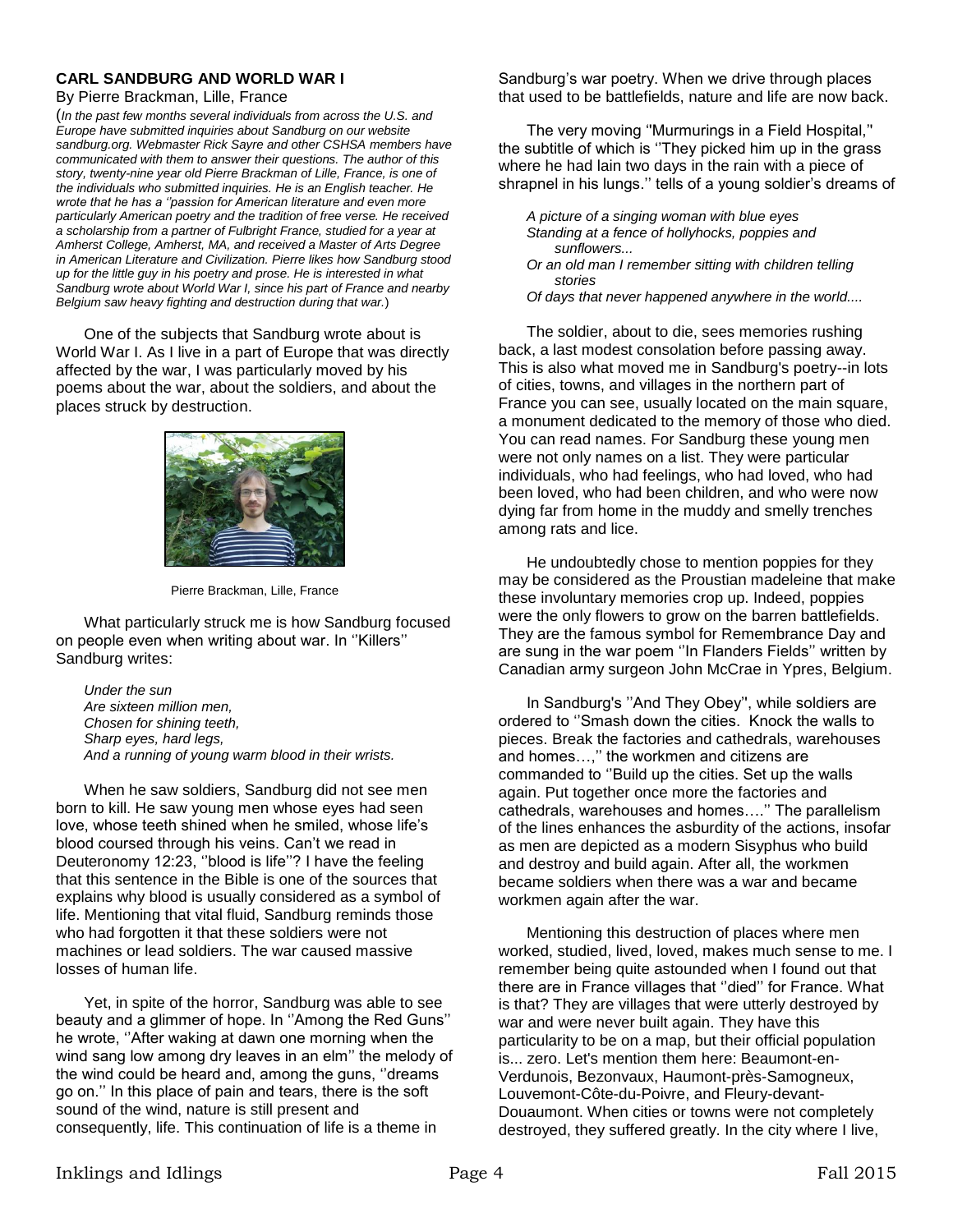Lille, more than 1,000 houses were totally destroyed, and more than 11,000 were partly destroyed.

As Sandburg wrote in *The People, Yes*, ''the first world war came and its cost was laid on the people.'' That is usually what happens in wars. Paradoxically enough, even war was a period in which Sandburg saw the unity of mankind. People suffered in many countries, whatever their nationalities were, and the people paid the price for that war.

The war caused much hesitation to Sandburg and to many other Socialists all over the world. Indeed, although he could see war was deeply linked to death, destruction, pain, sorrow, and horror, he also wrote for the victory of the United States and of France. As Penelope Niven wrote, his poem ''The Four Brothers'' ''marks the turning point in Sandburg's attitude toward the war. Heretofore, his war poetry attacked the brutality and hopeless tragedy of war.'' The question had to be dealt with by all Socialists. The question was to know whether they should support the war on behalf of patriotism or fight against it out of class awareness. Should they join the war effort to defeat Germany, or should they stand for peace and oppose a war that was causing working-class people to kill other working-class people? The view shared by lots of Socialists was that capitalism was the reason for war, and the war was being fought solely for capitalist interests. Socialists in France had to deal with that issue and interestingly enough their view on the war completely changed as the war began. As Philip Yannella puts it, ''when the United States formally declared war in April 1917, Sandburg's brave and fulsome devotion to the left's principle of opposing capitalist wars, and, as it would turn out, his devotion to most of the principles he had been proclaiming evaporated in a twinkling.''

However, this was not an isolated attitude back then. The study of the case of the French Socialists can cast a relevant light on that change. In France, Jean Jaurès had relentlessly fought against the war before being murdered. Here is what the International Socialist Congress declared in Basel in 1912, ''If a war threatens to break out, it is the duty of the working classes and their parliamentary representatives in the countries involved supported by the coordinating activity of the International Socialist Bureau to exert every effort in order to prevent the outbreak of war by the means they consider most effective, which naturally vary according to the sharpening of the class struggle and the sharpening of the general political situation. In case war should break out anyway it is their duty to intervene in favor of its speedy termination and with all their powers to utilize the economic and political crisis created by the war to arouse the people and thereby to hasten the downfall of capitalist class rule.''

Yet, the Socialists joined the ''Union Sacrée.'' Some became Ministers, as soon as the war broke out. Why? It is often explained that in the political conscience of the

Socialists there were two layers--an internationalist trend and an inclination for national solidarity. Their intensity could vary depending on circumstances. But war revealed the contradiction between the two. Therefore, while they had claimed in July ''down with the war,'' the Socialists, along with the Proletarians, rushed to their ultimate shelter--their motherland. The second International Socialist Congress was subsequently a failure. The Socialist parties of Europe had not been united. Why? One of the reasons widely acknowledged is that no common watchword had been found between the French and the Germans. For instance, the Germans felt they had to defend their homeland for they were afraid of Russia, which was industrially less advanced and not democratic, while the French felt they had to defend their homeland born after a revolution against an imperial Germany. Both thought their positions were justified, because it was a defensive war.

The war revealed the contradiction between the sense of belonging of Socialists, belonging to the Socialist community on the one hand and to the national community on the other hand. It also revealed the contradiction between the class struggle and the struggle for peace. The international Socialist being a failure, the Socialist identity and its trends were watered down as World War I started.

## **GREGOR SIEBENKOTTEN ON ANNA IMROTH**  By Mike Hobbs

Another European who submitted an inquiry about Sandburg on our website is fifty-four year old Gregor Siebenkotten who lives near Cologne in Germany. He has worked as a scientist in molecular biology during most of his professional life. In late May he asked for information about the poem "Anna Imroth" contained in *Chicago Poems* (1916). He explained that his mother's maiden name was Imroth. He had learned that Anna Imroth had emigrated from Germany to the U.S. in the late nineteenth, that she likely was a distant relative of his, and that she had died in a Chicago factory fire in 1913 at the age of twenty eight.

Webmaster Rick Sayre replied to Mr. Siebenkotten that Sandburg was a reporter for *The Day Book* at the time of the coroner jury's examination of the cause of Anna Imroth's death and most likely covered the trial. In doing further research Mr. Siebenkotten found that Anna Imroth had worked at the T.G. Riordan factory at 2010 W. Kinzie Street in Chicago for 2 ½ years two and was paid \$8 per week. The factory had no fire escapes "because of a trick." Mr. Siebenkotten explains, "The city ordinance called for fire escapes on all building three or more stories high. The Riordan factory really was three stories high. But the first story was dropped about two feet below the level of the sidewalk, and was called a basement." Also, in violation of city ordinance, the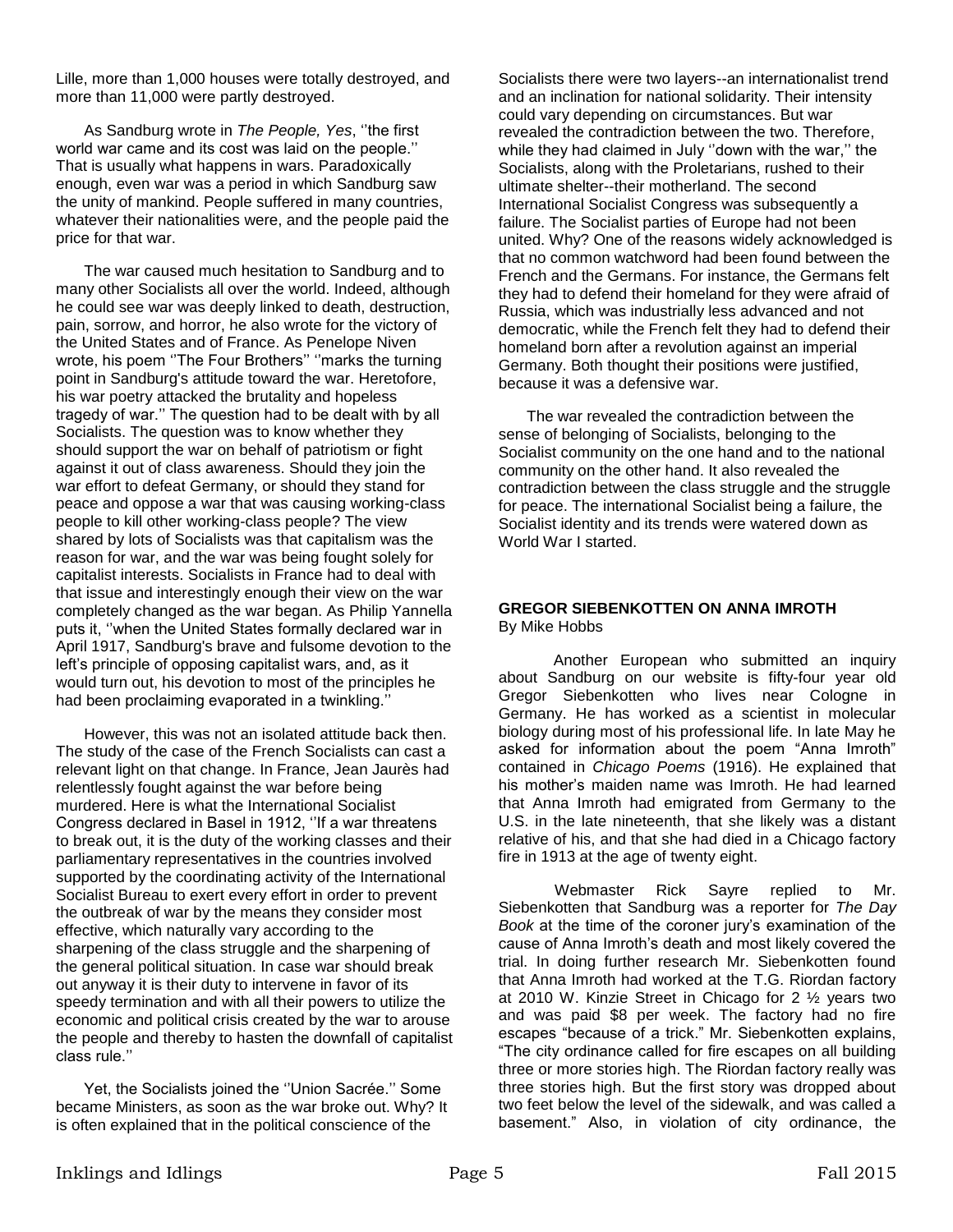factory's doors opened inward. A co-worker said that she and Anna worked on the third floor. They ran down to the first floor when smoke was seen coming up the stairs. A fireman at the scene said Anna's body was found in thick smoke about two feet from an inward-opening door in the shipping room. He said, "She couldn't have lived in that smoke." He speculated that she was dead when her body was discovered. Mr. Siebenkotten thinks that "If the door had opened outward as required by law, she most likely would have been able to make her escape from the burning building."

Here is Sandburg's poem "Anna Imroth":

*CROSS the hands over the breast here—so Straighten the legs a little more—so. And call for the wagon to come and take her home. Her mother will cry some and so will her sisters and brothers.*

*But all of the others got down and they are safe and this is the only one of the factory girls who wasn't lucky in making the jump when the fire broke.*

*It is the hand of God and the lack of fire escapes.*

### **BASEBALL, SANDBURG, & DAVE BALDWIN** By Mike Hobbs

Serendipity is a wonderful thing. It's cool how good things can happen by chance, especially when one good thing leads to another and another. This is the story of some recent serendipitous events. Baseball is the thread that ties them together.

Read in *Always the Young Strangers* what Sandburg had to say about baseball. He absolutely loved the game in his youth. As boys he and his Dirty Dozen pals played baseball on Berrien Street with a broom handle for a bat and a five cent rubber ball wrapped with grocery string. He religiously read baseball statistics in the newspaper and could tell you which players led in hitting, fielding, and pitching. He filled his head with baseball stats. He wrote, "…I now understand the Great American Ball Fan and all his follies. I was an addict and I know why pop bottles were thrown at umpires…."

Sandburg asked, "What is this fascination about making a hickory stick connect with a thrown ball and sending the ball as a high fly or a hot grounder for a safe hit? What is this fascination about picking up a hot grounder and throwing it to first for a putout—or running for a fly and leaping in the air for a one-handed catch and a putout? What is this peculiar shame of standing under a high fly and it falls smack in your hands and you muff it? What is this nameless embarrassment of being at bat with three men on bases and you fan the air three times with your bat and it's 'side out' and you hear someone say, 'You're all right only there was a hole in the bat'? These questions have gone round and round in the heads of millions of American boys for generations."

Sandburg confided, "An idea began growing in me that if I played and practiced a lot I might become good enough to get on a team where my talent was appreciated. Once on a minor-league team I would have my chance to show what I could do and I might end up in the majors—who knows about a thing like that? I didn't mention it. It was a secret ambition. I nursed it along…."

An incident occurred when he was sixteen that ended his "secret ambition." In a field north of the Lombard College campus he was running at top speed chasing a high fly ball off the bat of Skinny Seeley. He had a vision of making a "brilliant catch" when he caught his right foot in a hole with a broken beer bottle in it. He fell, looked at his right foot, and saw blood oozing from his sock. He limped about a block to the home of Dr. Taggart who applied four stitches to his wound. He wrote that, "Those four stitches in the right foot marked the end of my first real secret ambition. I began a hunt for new secret ambitions…."

My friend Bev Kjellander in Oregon isn't a big baseball fan. She never shared Sandburg's enthusiasm for it, but in late June, while visiting her longtime friend Valeria in her gift shop in coastal Yachats, OR, the game touched her life and mine. While speaking with Valeria a local resident walked into the shop. He wished to post a flyer about an upcoming fun community baseball game in which Yachatian rules apply—"Everyone is invited to play…no teams, no score, batters keep swinging until they hit the ball in fair territory, pitchers try to help the hitters, etc."

Valeria introduced Bev to the seventy-seven year old man named Dave Baldwin as "our local baseball guy," adding that he had once been a professional baseball player. Bev asked what teams he had played for. He said one of his teams was the Chicago White Sox. Knowing that I have been an avid Sox fan since 1959, she told Dave that she has a friend in Illinois who would give anything to meet a former Sox player. "Could I please get your autograph for him?" she asked.

He apologized that he didn't have anything appropriate with him to sign, but a few days later kindly provided Bev with his autographed baseball cards and a 1973 photo in his Sox uniform, plus a handwritten note which she mailed to me. She told me to expect a surprise in the mail, but she wouldn't tell me what the surprise was. When I saw the contents of her letter, I felt like a kid on Christmas morning. I e-mailed Dave to thank him for the cards, photo, and note. He replied that he had good feelings for the Sox, because at the end of his career they called him up from the minors, so that he could get thirty-seven days in to qualify for an MLB pension.

 *5*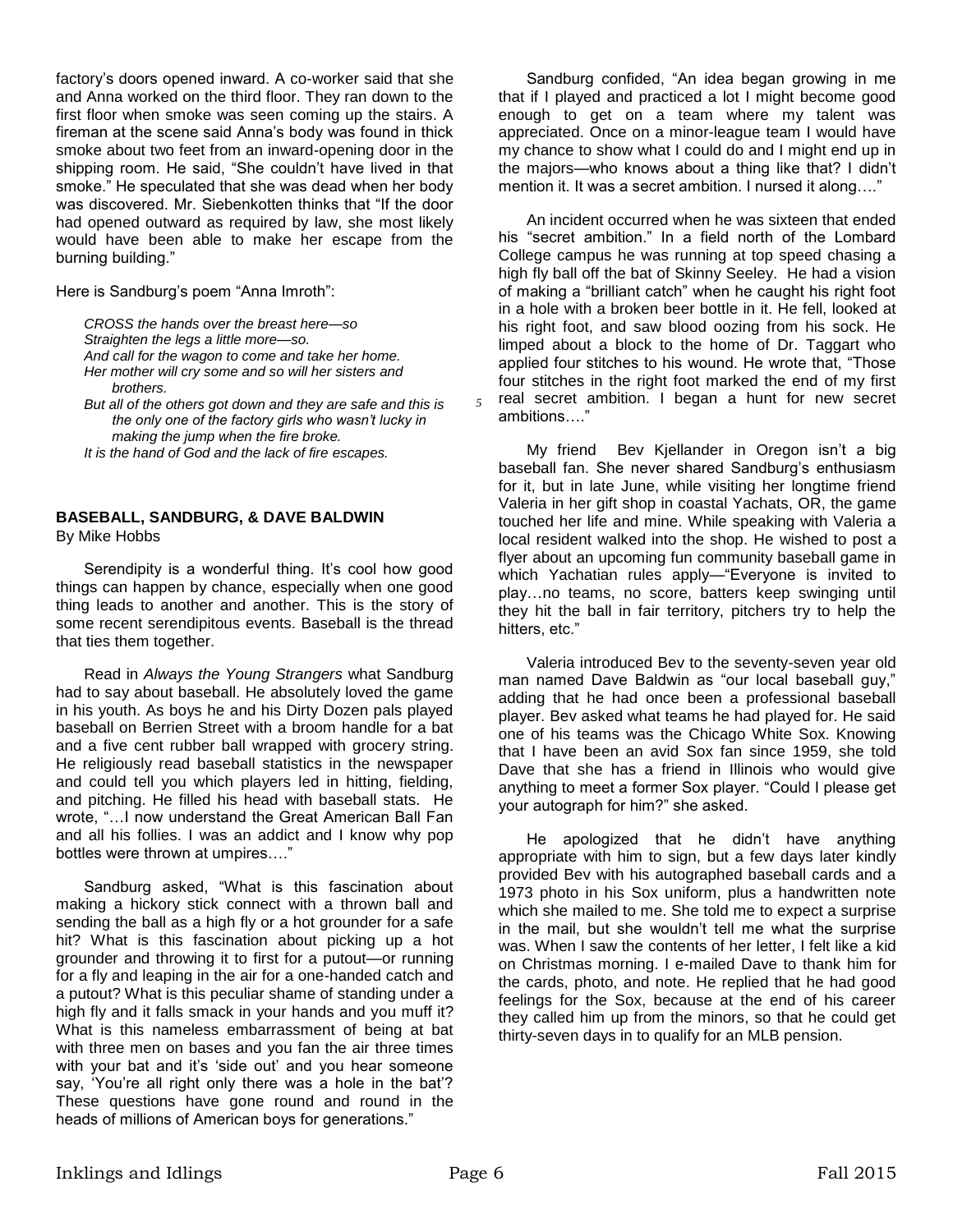

Dave Baldwin, 1973 Chicago White Sox Relief Pitcher

Dave pitched a two-hitter for the University of Arizona against Fresno State in the 1959 College World Series. He was drafted that year by the Philadelphis Phillies. Later he was a relief pitcher for the Washington Senators, Milwaukee Brewers, and Sox. In 1967 he had an ERA of 1.70 for the Senators. After his retirement from professional baseball Dave returned to the University of Arizona where he earned a Ph.D. in genetics and an M.S. in systems engineering. Following his retirement in 2003 he authored his baseball memoir *Snake Jazz* (2008) and a collection of his poetry *Limbic Hurly-Burly*. Many of his poems have appeared in *American Poetry Journal.* In addition, he is an artist. His painting "Fugue for the Pepper Players" is displayed in the Baseball Hall of Fame in Cooperstown, NY.

Having learned of Dave's ability as a poet, I told him that I live in the city where Carl Sandburg was born, am editor of the CSHSA newsletter, and would like to get his thoughts on Sandburg for a possible story in I&I. The next day he replied that his friend, Chicago mystery writer Barbara Gregorich, is married to musician Phil Passen who presents a program on the hammered dulcimer entitled "Songs from Carl Sandburg's 'American Songbag.'" Dave suggested "Perhaps Phil Passen should have a gig in Galesburg…." I immediately notified John Heasly, who so ably arranges our Songbag concerts, to see if he could book Phil.

Bev had arranged for us to meet Dave in Yachats on August 12 while I was visiting her. We met for lunch and talked about baseball and Sandburg. Dave especially likes *Chicago Poems* and "Fog," *The People, Yes* ("The people will live on…."), "River Roads," and "Grass." He added that, "I'm impressed by Sandburg's versatility. He was an accomplished musician—singing, playing the guitar, and collecting folk songs. As a writer, in addition to being a poet, he was a journalist, a prize-winning biographer, a novelist, a film reviewer, and a writer of children's books. He led a life to be envied."



Mike Hobbs & Dave Baldwin in Yachats, OR

During our conversation he said, by the way, about three weeks earlier, the time I had left Illinois for the Northwest, he had received an e-mail from his Chicago friend Barbara Gregorich that her husband would perform at the September Songbag concert. That blew me away. Here I was, 2,000 miles from Galesburg, and I learned who would perform at that event. The serendipity continued. Good things fell into place so fast.

Come hear Phil Passens' program "Songs from Carl Sandburg's 'American Songbag'" at the Songbag concert on September 26. Baseball made this concert possible.

## **SANDBURG ITEMS DONATED TO HEWES LIBRARY**  By Rick Sayre

Twelve photographs and a certificate from Carl Sandburg's 1958 visit to Galesburg were donated to Hewes Library, Monmouth College, in June 2015, by Jeanne Robeson, daughter of Clarence K. Gittings, Cameron, IL. Gittings served as the Master of Ceremonies for the Prairie Years Banquet honoring Sandburg during the Centennial Celebration of the Lincoln-Douglas Debate, October 7, 1958, organized by Knox College and the City of Galesburg. In addition to managing a farm in the Cameron area, Gittings was the News Director for KTVO-Ottumwa, IA as well as a Lombard College graduate.



Carl Sandburg being greeted on the steps of his birthplace, which had recently been restored. Left to right--Lucy (Davis) Larson, wife of State Senator Dick Larson and daughter of one of Sandburg's dearest Lombard friends, Sandburg, Clarence Gittings, & Mary Goff (identified by Chuck Bednar).